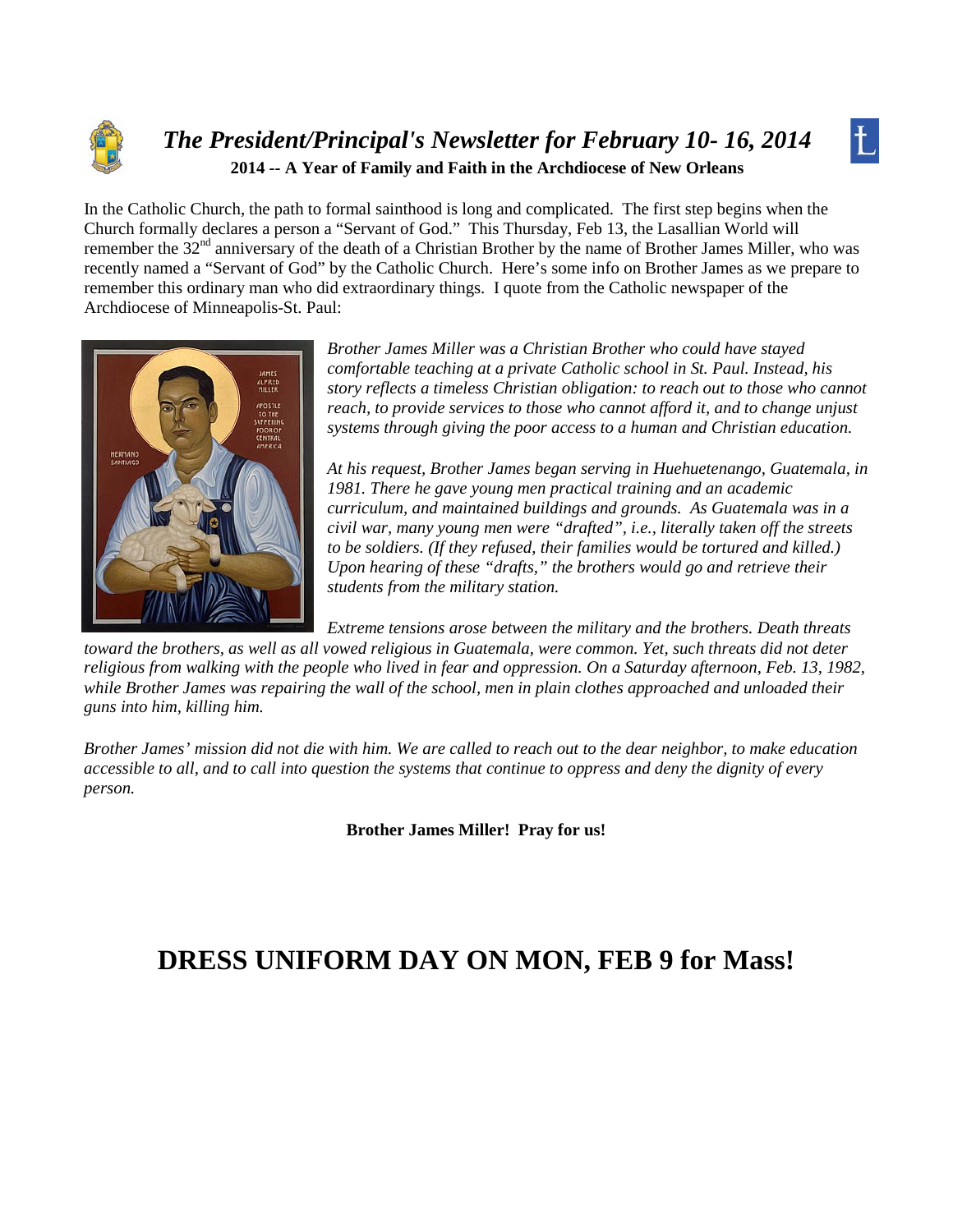

*Canadian geese made SPS their home last week!*

#### **Mon, Feb 10 (Feast of Saint Scholastica; mass schedule; DRESS UNIFORM DAY; F G A B)**

 **St. Scholastica** (480-547) was the twin sister of St. Benedict, founder of the Benedictines. We rejoice with SSA on this feast and offer them prayer. The Benedictine nuns no longer serve there, but we remember gratefully their work from St. Scholastica Priory (on Stafford Road) for north shore Catholic education at SSA, St. Peter, & OLL. In remembering the sisters, we recall St. La Salle's words *"What glory there will be for those who have instructed youth, when their zeal and devotion to* 

*procure the salvation of children will be made public* 

*before all people! All heaven will resound with thanksgiving!"* Remember and celebrate these wonderful women and ask St. Scholastica to bless their legacy -- and our school and work as well.

**All School Mass** today at 10:45. Yes, parents are welcome to attend.

#### **Tue, Feb 11 (Wolf Packs Meet Today; C D E F)**

- **Today** we commemorate Our Lady's appearance in 1858 to Bernadette Soubirous, a 14 year old farmer's daughter. Today, 2-3 million pilgrims annually visit Lourdes. While this apparition occurred after the time of Saint La Salle, we know the Founder's great devotion to Mary: *"Beg the Most Blessed Virgin to obtain grace for you."* I encourage you to do so this week – and always.
- **Be Electrific Day:** Today honors the birth of Thomas Alva Edison and recognizes his electrical inventions, including the light bulb. Where would we be today without TAE!
- **Don't Cry Over Spilled Milk Day**: Today recognizes that everyone spills a little milk now and then. It's a day to be optimistic, think positive, look on the bright side, and to find something good in everything that happens. As the song says: *Don't Worry, be Happy!* Try to smile all day today!
- **Basketball**: 9<sup>th</sup>, JV, & Varsity v. Northshore

#### **Wed, Feb 12 (Regular; G A B C)**

- **Oglethorpe Day:** General James Edward Oglethorpe, along with some 100 other Englishmen, landed at what is now Savannah, GA, on this day in 1733 and named the new colony Georgia for England's King George II.
- **Wrestling:** Dual meet at Jesuit

#### **Thu, Feb 13 (Regular; D E F G)**

- **TDIH:** In 1945, a series of Allied firebombing raids begins against the German city of Dresden, reducing the "Florence of the Elbe" to rubble and flames, and killing as many as 135,000 people. It was the single most destructive bombing of the war—including Hiroshima and Nagasaki—and all the more horrendous because little, if anything, was accomplished strategically, since the Germans were already on the verge of surrender. It inspires novelist Kurt Vonnegut to write his classic novel, *Slaughterhouse Five.*
- **Lasallian Anniversary:** 32 years ago today, Brother James Miller, FSC, a Christian Brother from Chicago, was murdered in Guatemala. Brother James worked on behalf of the poor for many years in Guatemala – a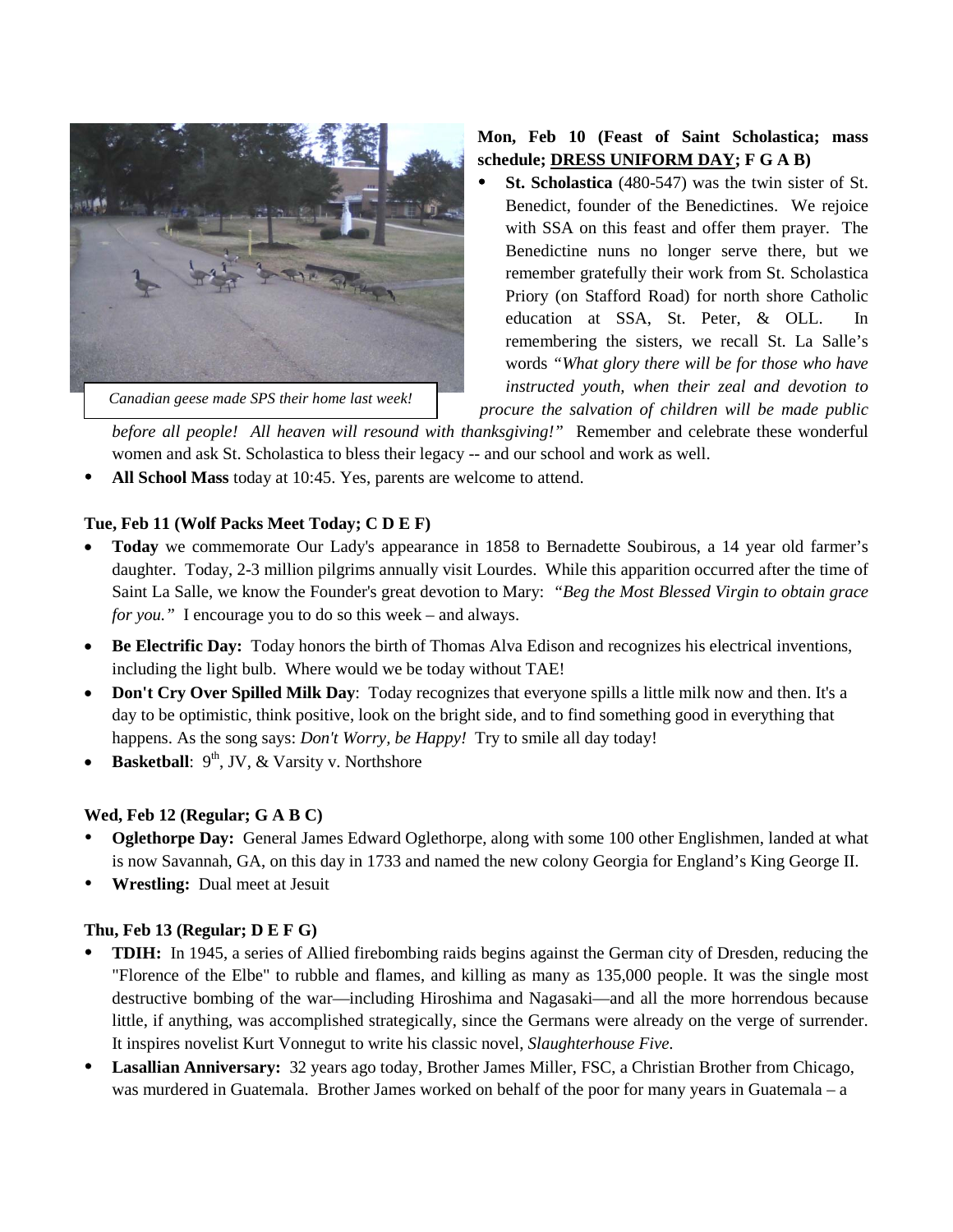risky thing to do, for advocates of the poor were viewed as adversaries to the military government. James was killed while repairing a wall of the La Salle Indian Center in Huehuetenango. He was a man who laid down his life, literally, for the sake of those he felt called to serve.

- **Get a Different Name Day:** Today you are supposed to change your name to confuse everyone. SPS will not celebrate this day!
- **Lacrosse:** Wolves at Jesuit
- **Rugby:** SPS v. West Jefferson
- **Junior Unity Day / Angola Trip:**  $\frac{1}{2}$  of junior class will travel to Angola as part of their social justice unit in religion class. The other half will participate in retreat at Abbey.



*8th Grade Soccer Captains present AD Ketelsen with First Place Trophy from the SPS 8th Grade Tourney*

#### **Fri, Feb 14 (Regular; A B C D)**

- **Happy Valentine's Day!** Today we honor the life of St. Valentine a saint shrouded in mystery. The Church recognizes at least three saints named Valentine, all of whom were martyred. One legend contends that Valentine was a priest in third century Rome. When Emperor Claudius decided single men made better soldiers than those with wives and families, he outlawed marriage. Valentine, realizing the injustice of the decree, defied Claudius and continued to perform marriages in secret. When Valentine's actions were discovered, Claudius ordered that he be put to death. Other stories suggest that Valentine may have been killed for attempting to help Christians escape Roman prisons. According to legend, Valentine sent the first 'valentine' greeting himself. While in prison, it is believed that Valentine fell in love with a young girl -- who may have been his jailor's daughter -- who visited him. Before his death, it is alleged that he wrote her a letter, signed 'From your Valentine,' an expression still used today. Although the truth is murky, the stories emphasize his appeal as a sympathetic, heroic, and, most importantly, romantic figure. In any event, celebrate those who you love today!
- **National Donor Day:** Today raises awareness of the need for organ and blood donations. For more info, go to organdonor.gov or resolve to donate blood at the local blood bank.
- **Junior Unity Day / Angola Trip:** The class will "swap" activities today. Those who went to Angola yesterday will go to the Abbey today and vice versa.
- **Basketball:** JV & Varsity at Covington

#### **Sat, Feb 15**

- v **TDIH:** In 1898, the American battleship *Maine* was blown up while at anchor in Havana Harbor, at 9:40 PM. The ship sank quickly, and 260 members of its crew were lost. Inflamed public opinion in the US ignored the lack of evidence to establish responsibility for the explosion. "Remember the *Maine*" became the war cry, and a formal declaration of war against Spain followed on April 25.
- World Whale Day: Celebrate the whale today!
- Memorial Service: There will be a memorial service this morning for Coach Mike Balen, who was head football and track coach at Saint Paul's from 1956-62. A number of alums from that era have organized this event, beginning at 9:30 with family visitation, 10:30 mass, and a reception following. They will use the chapel and the cafeteria. We offer our condolences to the Balen Family.
- v **Wrestling** in St. Tammany Open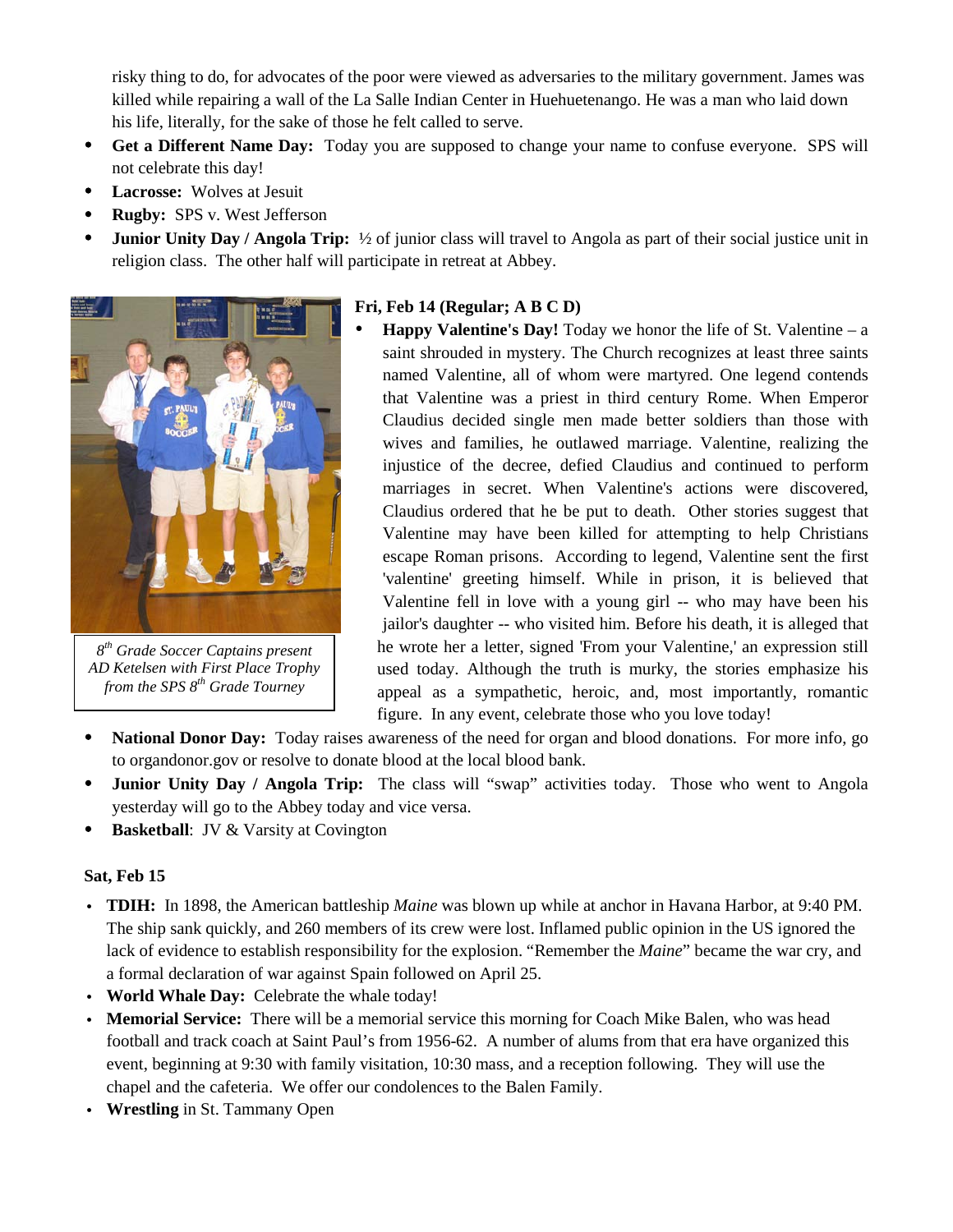

- **Lacrosse** v. Brother Martin
- **Indoor Track Meet in Baton Rouge**
- **Basketball:** 8<sup>th</sup> in Catholic League Games at Rummel

#### **Sun, Feb 16**

• We encourage all to attend Church, **especially our Catholics. Remember – example speaks louder than words.** 

• **TDIH:** In 1923, in Thebes, Egypt, English archaeologist Howard Carter enters the sealed burial chamber of the ancient Egyptian ruler, King Tutankhamen. Anybody remember when the Tut Exhibit came to New Orleans?

• **Innovation Day:** Spot a problem, think of a solution, and before you know it you're

innovating! **Innovation Day** is all about imagining new, better ways of doing things. And you're never too young to innovate: lollipops, earmuffs, trampolines, Braille and countless smart phone apps have all been invented by children.

• National Almond Day: Celebrate the almond today! They are packed with vitamin E, magnesium and fiber and are considered a heart-healthy food.

## **DRESS UNIFORM DAY ON MONDAY, FEBRUARY 9 for All School Mass!**

#### **Prayers Requested For:**

- **The Ken Sears Family:** Mary Beth Sears's mom died on Friday evening. We extend our condolences to her, Ken, Kenny & Danny.
- v **The Kristian Gibbe Family:** Baby Gibbe continues to improve in hospital after prematurely entering the world; we continue to pray for him, Coach Gibbe and his wife, Amy.
- v **The Alex Lacour Family:** Math teacher Mr. Lacour's wife, Megan, will give birth on Monday to their first child and Alex will become a dad. Congratulations!

**Newsletter Correction:** Last week I printed that Buddy Holly et al died in a plane crash on Feb 3, 1965. An alert parent (someone actually reads my newsletter!) corrected me that the Big Bopper and Ritchie Valens' plane crashed in 1959, not 1965. And further, the parent wrote, Elvis was in the Army when these 3 were killed, adding additional weight to the term "The Day the Music Died" but in 1959, not 1965! I happily stand corrected!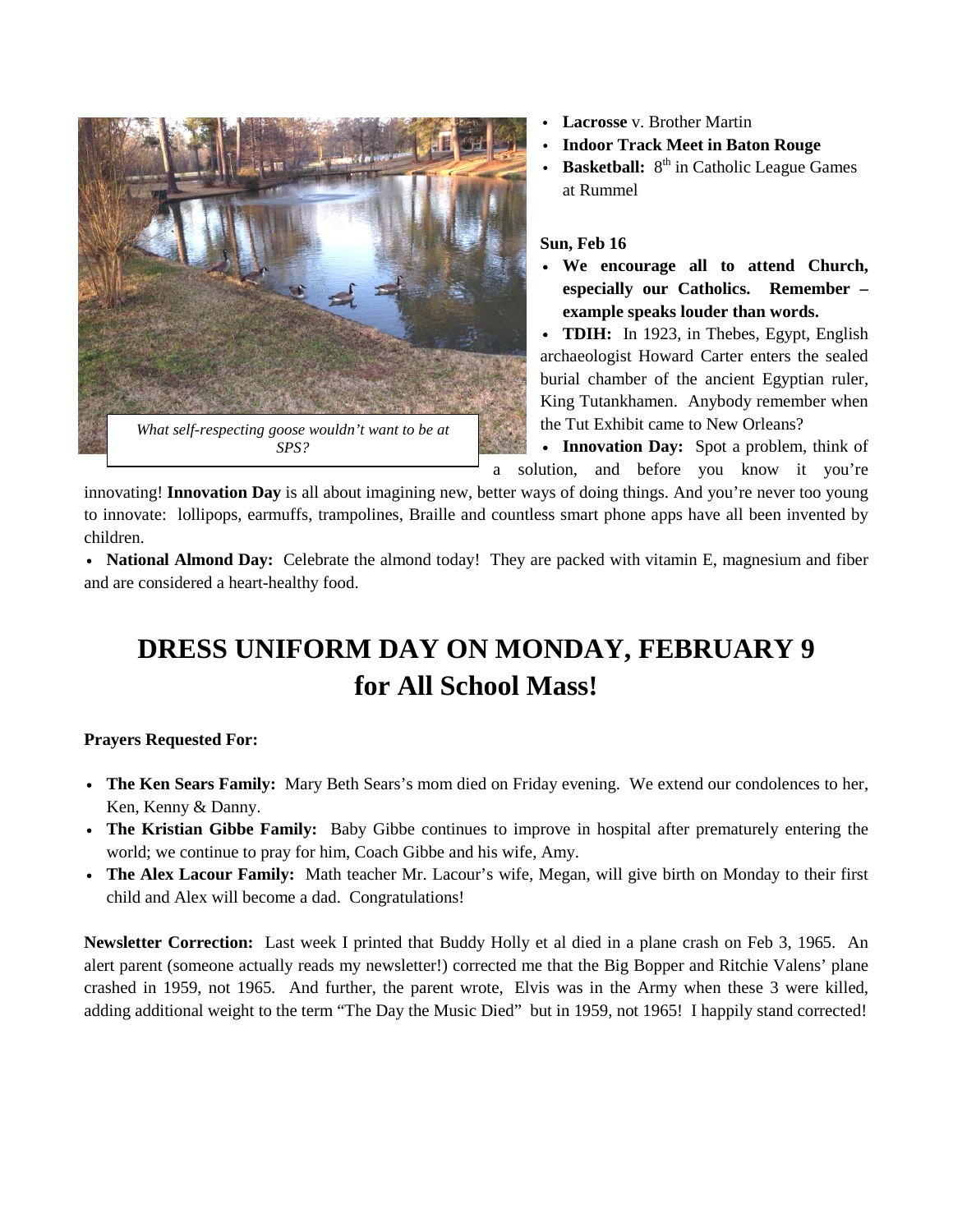**Saint Joseph Altar:** The Altar is just a month away! This incredible event will honor St. Joseph and feed ALL SPS students and faculty that day. If you have never seen altar, try to come by on March 10. In the meantime, IF YOU CAN HELP, here's what's needed: set up is March 9 from 3-6 pm, cookie making day is Feb. 22 in the cafeteria from 9-12 (service hours available) and any and all help is appreciated ... moms, dads, grandparents, etc. Anyone desiring to help can reach Dr. Ann Kay Logarbo, organizer of the event, at [alogarbo@charter.net.](mailto:alogarbo@charter.net)

**Mr. Brad Marchese:** Spanish teacher Mr. Marchese left for Rome, Italy yesterday and will be gone through Feb 18. No, this is not a vacation. Brad was chosen to be the delegate for the New Orleans-Santa District of Christian Brothers at the International Symposium for Young Lasallians. Brad is one of 11 North American delegates. He will interact with Young Lasallians from around the world as they collectively discern their vocations as Lasallian educators, sharing the same vision of St. John Baptist de La Salle. I am grateful to Brad for accepting the invitation to be part of this group. We should all be proud that he was chosen to represent our District. In his short time here, he has made an impact as a Lasallian educator. The North American delegates, including Brad, will be blogging during their stay. If interested in reading the blog, here's the link to the website, which includes a picture of Brad and the other delegates: [http://isylrelan.wordpress.com.](http://isylrelan.wordpress.com/) Trevor Watkins and the other Spanish teachers will be keeping Brad's classes moving forward during this time.

#### **Musings on Last Week:**

- **Parent-Teacher Conferences:** Thanks to all who showed last Monday. I hope the time was productive for all.
- **Science Fair:** Thanks for the science dept for inspiring our guys in scientific inquiry!
- **Snack Day:** I think we had enough King Cake for all of Covington! Thanks, Mothers Club!
- **HR Breakfasts:** Thanks to all who made it to the Honor Roll Breakfasts last week! Don't know if you heard, but Mark and Liam Dixon of The Broken Egg Café in Mandeville catered the breakfasts. Gourmet fare! I'll have to "up the quality" of my vocabulary words at these events! Mark is 1981 SPS alum and his son Francis graduated in 2007 and his other son, August, will graduate in May. Many thanks, Mark and Liam!
- **Soccer:** Great win Monday over F'Bleau to secure the District Championship the team's 7<sup>th</sup> consecutive title (does that constitute a dynasty?) The team then took a long bus ride to Baton Rouge on Tuesday to play U High, only to encounter a storm so they turned around and drive back! That was an expensive non-game with the price of diesel fuel! But the playoff win was sweet with a 10-0 rout of Central of Baton Rouge! Go Wolves!
- Lacrosse: The LAX Wolves are in Alabama this weekend! On Saturday, JV won 11-3 and varsity defeated the Hoover team with a close exciting game and final score 6-4. Hoover was the ALA lacrosse state champs last year so this was an exciting win for us!
- **Basketball:** Two tough losses last week for the Wolves, who fought hard throughout both games. We'll bounce back this week! But  $9<sup>th</sup>$  Grade won the Independence Tournament for the  $4<sup>th</sup>$  consecutive year! Wow! Freshman Wolves are now 20 – 3 on the season! Go Wolves!
- **Rugby** had its very first home field game on Sat against Mississippi!
- **Wrestling:** A number of Wolves did well in the SPS Invitational. I'll publish their names next week!
- **Athletic Signings:** Thanks to Karen Hebert for organizing the Signing Day Ceremony for EIGHT of our student athletes. I'll be recognizing them (along with the previous four) at a future assembly.
- **AP History Field Trip:** AP History Wolves enriched themselves culturally at NOMA on Thu. It was both educational and fun. And because of the very cold day, their plans to picnic in the park were curtailed.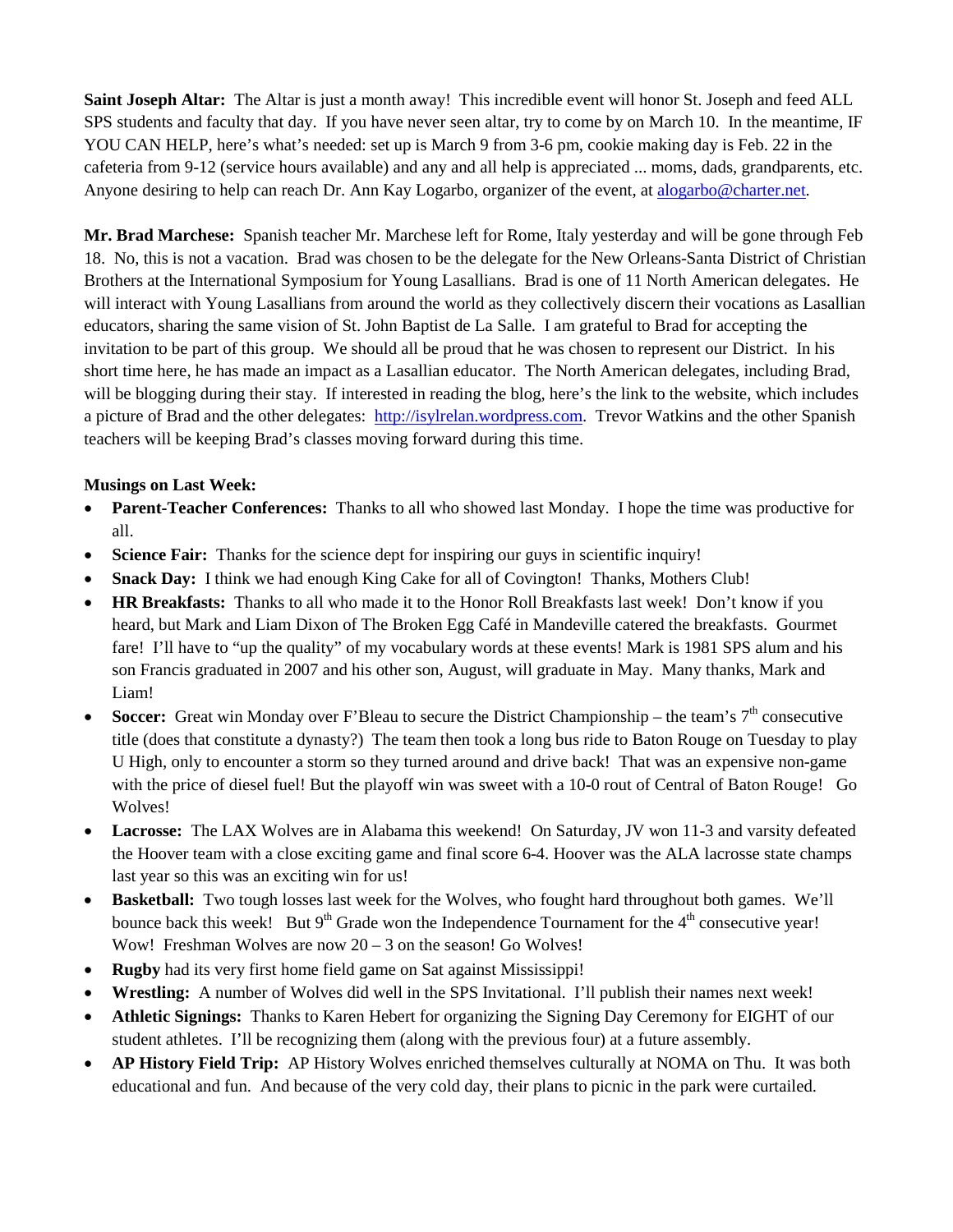Fortunately, Christian Brothers School in City Park (located right next to NOMA) welcomed the Wolves into their safe, warm, Lasallian environment for lunch. Thanks, Falcons of CBS!

- **Indoor Track:** A day in BR for the indoor track on Saturday!
- **PLAN Testing:** Counselors administered the PLAN to all sophomores during World History classes. This test will give sophs their expected ACT scores in order to start planning.
- **ACT:** Our staff administered another problem free ACT on Sat except for the test itself!
- **First Friday Devotions:** Thanks to the Religion Department for this important devotion.

**Feb 04 Assembly:** I hope the students enjoyed our Feb 04 assembly. Here's some of what we did:

Listened to a recording of the 2011 SPS student body singing "O God Beyond All Praising." It's a powerful song that the students love to sing. This recording was made at the mass in January of 2011 which started our Centennial Celebration that year. I reminded the students that the celebrant, Archbishop Gregory Aymond, said he had never seen such level of participation and singing at a high school mass. I asked the students if the same



*Juniors clown before their HR Breakfast.*

would be true today? I asked them if we are we a

better school today at 103 years old than we were at age 100? Academically? Spiritually? More Lasallian? Kinder? More Peaceful? If not, then we are going backwards – and that's not good. But I expressed to them my belief that we are better today than in 2011 – and we will be even better each succeeding year if we are faithful to our Mission, pray as if everything depended upon God and worked as if everything depended on us. While the music was playing**, junior Hunter Simonson** lit the candle to remind us of God's presence among us. We also prayed for the following who have left this earth recently to begin life in God's Kingdom:

- o The **Great Grandmother of sophomore Logan and freshman Grayson Buras;**
- o **The brother of junior Bernard Penn, Keith Young , an SPS grad from 2001;**
- o **Junior William Strain's uncle, Mr. Al Strain;**
- o **Freshman Garrett Boyce, step-grandfathter, Mr. Salvadore "Sam" Modica;**
- o **Senior Thomas Huval's grandmother, Mr. Ruth McNeiland;**
- o **Freshman Tanner Landry's grandmother;**
- o **Junior Lucas Waldron's uncle;**
- o **Sophomore Dante Ferrante's brother in law;**
- o **Mr. Al Diamond, valedictorian of Class of 1943;**
- o **Mr. Larry Menge '46 – who died wearing his SPS class ring;**
- o Pre-freshman Kelsey Whittemore's grandmother, Mrs. Barbara Salley;
- o And in a special way, we prayer for freshman Yehia Elkersh, whose father, Mr. Gamal Elkersh, died last week in Alexandria, Egypt. Yehia has returned to Egypt for his father's funeral.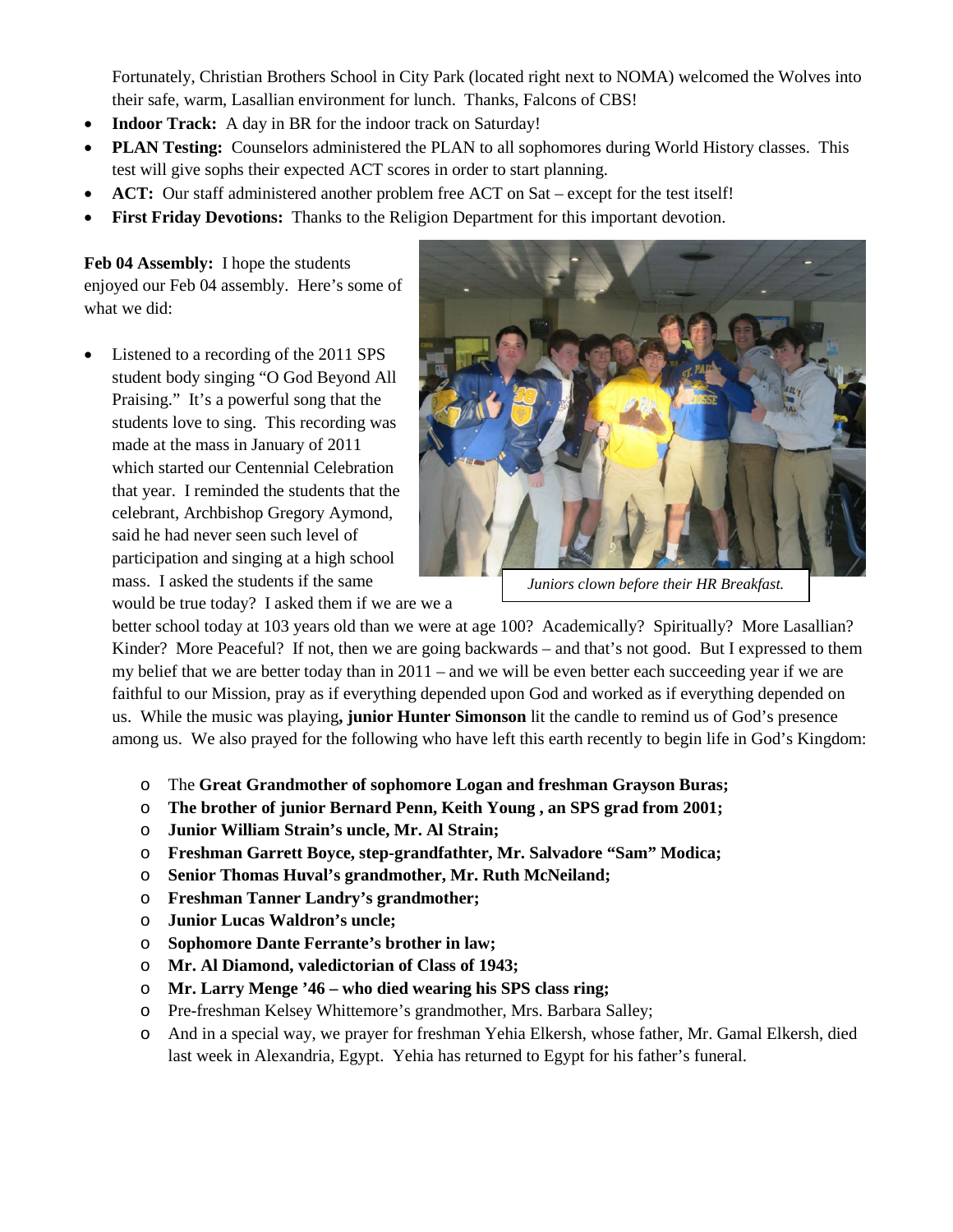- Congratulated **Coach Kristian Gibbe** on the birth of his first child, Ryker Reese Gibbe. Baby Ryker was born several weeks prematurely and is still in the hospital but getting stronger each day. I stopped the assembly and we all prayed for Baby Ruker.
- Recognized and congratulated the SPS delegation who went to Washington, DC for the March for Life: **Bradley del Rio, George Lee, Zachary Charles, Patrick Stewart, Casey Fitzmaurice, Bradley Hollingsworth, Patrick Rudiger, Garrett Alline, Michael Brown, Christian Caragliano, Conor Ford, Thomas Huval, Ben Kenney, Bryan Livaudais, Jacob McWilliams, Jay Simoneaux, Michael Stewart and chaperones Mr. Jason Schroeder & Mrs. Barrett Baumgartner.**
- Recognized and congratulated ALL the Wolves who participated in the Ben Franklin Math Tournament by having them stand for applause: **Patrick Baldone, Ealon Boudreaux, Alex Krake, Robby Nolan, Rory O'Meallie, Beren Perry, Ashton van Deventer, William Heurtin, Alex Nguyen, Alex Oliveri, Luke Avenel, Patrick Connolly, Ethan Desforges, Rutger Fury, Oliver Guice, Matt Melancon, Ryan Meraux, Connor Trahan, Bradley Yaeger, Matthew Baldone, Michael Brands, Benjamin Dantin, Winston Duffour, Max Gold, Burke Irwin, Jonah Knickles, Connor Lu, Warner Moore,Aaron Nguyen, Walden Perry, Ben Toups, Michael Brown, Michael Burke, George Cazenavette, Grant Connolly, August Dixon, Jack Dubruiel, Brennan Skinner, Colin Skinner, Michael Stewart and Max Morvant. I then**  recognized those who placed: Rory O'Meallie (1<sup>st</sup> in Alg I), Patrick Baldone (2<sup>nd</sup> in Alg I), Ryan **Meraux (1st in Alg II), George Cazenavette (3rd in Calculus), Patrick Baldone, Rory O'Meallie, Beren Perry, and Ashton van Deventer (3rd in Team Alg I), William Heurtin, Alex Nguyen, and Alex Oliveri (4th in Team Geometry), Luke Avenel, Patrick Connolly, Ryan Meraux, and Connor Trahan (1st in Team Alg II), Michael Burke, George Cazenavette, August Dixon, and Max Morvant (3rd in Team Calculus).**
- Then, as if by magic, Charles Marie Widor's famous Toccata from Symphony for Organ #5 started playing. That strongest of all instruments meant that it was time to recognize the **Power Lifting Team**. The Iron Wolves did quite well at a recent meet in Slidell:
	- o **1st--Nick Gordon 114lbs.**
	- o **1st--Tucker Faust 275lbs.**
	- o **2nd--Daniel DiPol 132lbs., DJ DiPol 148lbs., & Warner Moore 165lbs.**
	- o **3rd--Yehia Elkersh 123lbs.**
	- o **The efforts of Jon Rushing, Brandon Eberts, Dante Payne, and Ryan Sullivan all also worthy of mention. The future of this young powerlifting team does look bright.**
- Recognized and congratulated the Pre-Freshman Soccer Team which won 1<sup>st</sup> Place in the recent St. Paul's Tournament. **The championship game against Vandebilt Catholic went to a shootout. It was exciting and movie-worthy finish to the tournament. The team captains presented the winning trophy to athletic director Craig Ketelsen**
- Then, as if by magic, a musical salute with ruffles and flourishes started playing signifying a very special recognition was about to take place: Senior Zachary Albright was recognized for having been **selected the 2013-14 Gatorade Louisiana Boys Cross Country Runner of the Year. This award recognizes not only**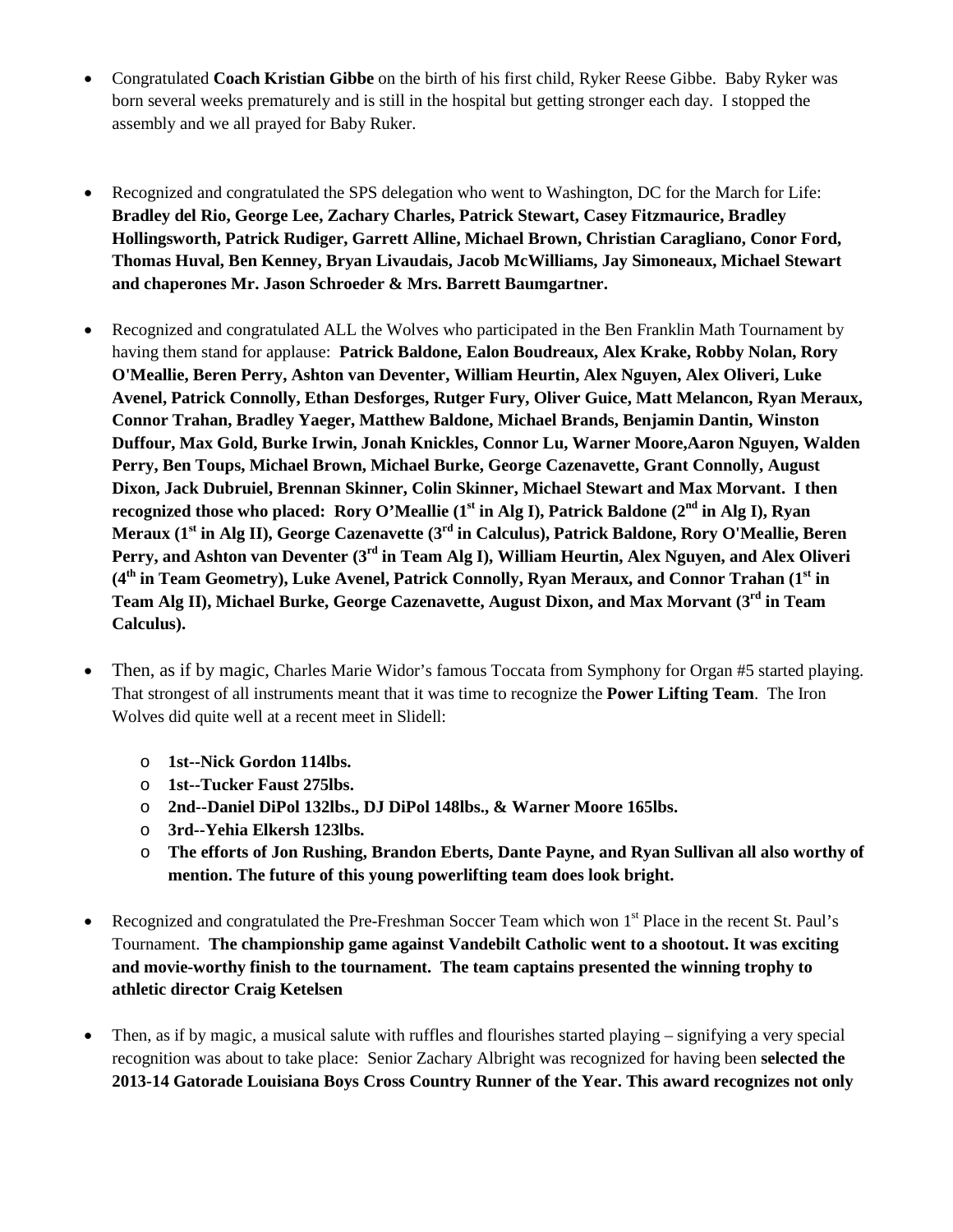**outstanding athletic excellence, but also high standards of academic achievement and exemplary character. We presented Zachary with a beautiful trophy and banner.**



*George earns a PERFECT 36 on the ACT! Wow!*

- Then, as if by magic, another a musical salute with ruffles and flourishes started playing – signifying another very special recognition was about to take place: I called junior **George Cazanavette** down to the floor and read the student body a letter from the ACT Corporation congratulating George on being one of the very few (less than  $1/10<sup>th</sup>$ ) of 1 percent) of students to earn a PERFECT ACT COMPOSITE score of 36 – meaning he didn't miss a question on the recent test. Incredible!
- With time running out, we robustly sang the fight song to encourage all of our Wolves in their endeavors.
- Before leaving, I again reminded the students of our Centennial three years ago and our need to continuously improve. And as a sign of their commitment to continuous improvement, I invited them to quietly

stand and robustly sing along with the 2011 student body "O God Beyond All Praising." And sing they did – I was deeply moved.

- We then ended with junior **John Paul Lea** extinguishing the candle and my reminding the students what the candle represents – the presence of God among us. I exhorted them to leave the gym and spread God's love to all whom they meet.The students then exited to the 2011 student body recording of "Joyful, Joyful We Adore You" -- another song from our centennial mass.
- It was a great assembly!

#### **Alumni News:**

• **William Neal '10,** currently a junior at Notre Dame, won, along with his two partners, the 2014 Audience Choice Award in the "wildly popular Notre Dame Student Film Festival" which screens films made by ND undergraduates during the past year as class projects. These students study the art of filmmaking in advanced, intermediate, and introductory film and video production courses taught in the Department of Film, Television, and Theatre. All films are shot on location and often feature the acting talents of Notre Dame students and faculty. Wanna' view Will's winning 16 minute film? It's a pretty powerful documentary on a rare nerve disorder, nicknamed "The Suicide Disease." Here's the link: [http://ftt.nd.edu/ftt-events/student](http://ftt.nd.edu/ftt-events/student-film-festival)[film-festival.](http://ftt.nd.edu/ftt-events/student-film-festival) In any event, we are very proud of Will – the next George Lucas!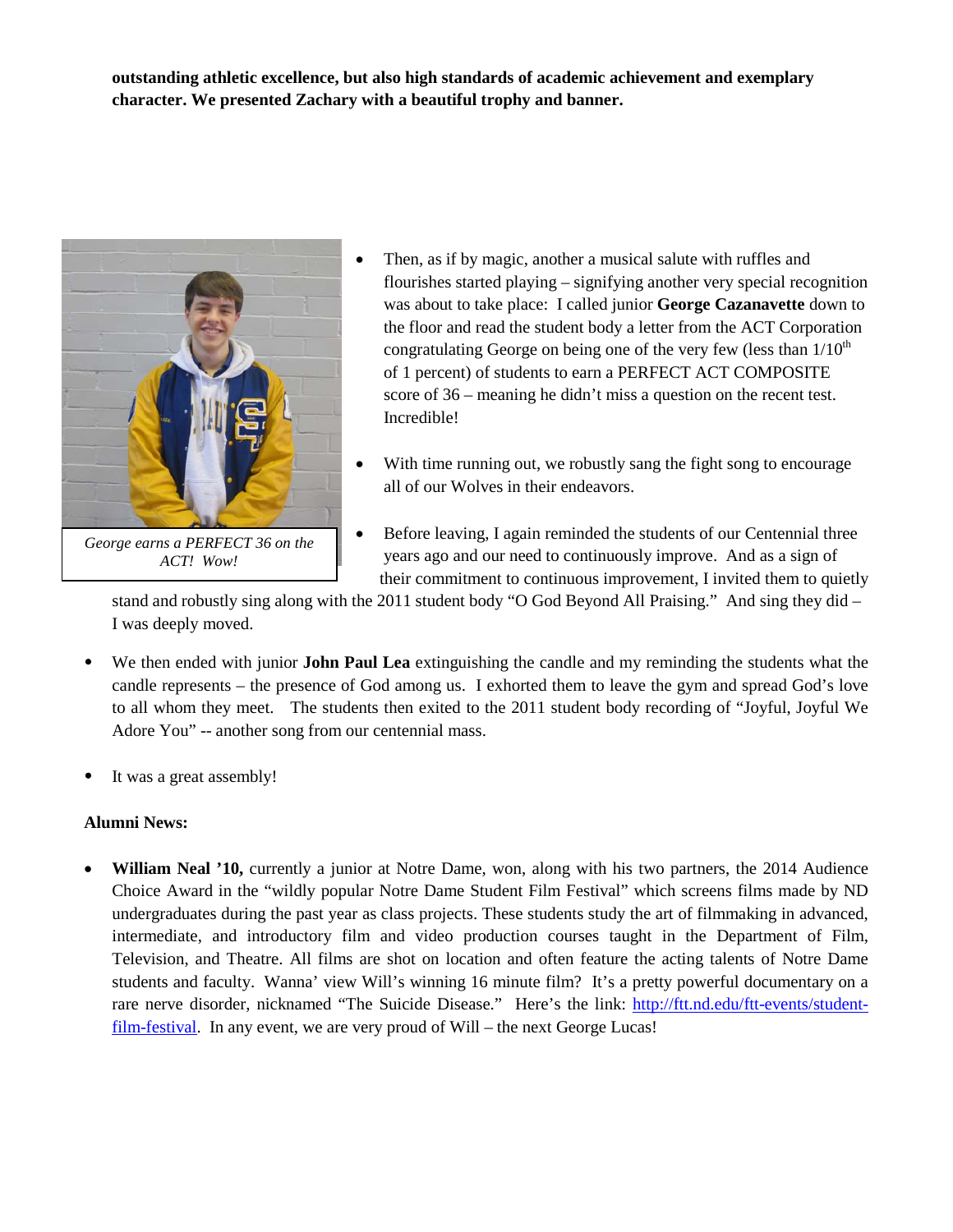• **Dr. Corey Rougelot '05** is in his first year of residency at Ochsner and will then embark on a three year residency in Dermatology at Tulane. Corey is the third of four Rougelot boys to graduate from SPS and was an outstanding in-line hockey player during his time here.

**Great Catholic Education World Dept: Sister Mary de Lourdes Charbonnet SLW** died on Feb 1. Who - you are asking? Sister Mary de Lourdes was the founding principal at St. Edward the Confessor School in Metairie, building the school into one of the most respected in the Archdiocese. When she finally retired in 2011, she was named "Principal Emeritus" – pretty special for an elementary school! (hmmm….. maybe that's my next step!) We give thanks to God for her dedication to Catholic education! As Saint La Salle put it *All heaven will resound with thanksgiving* for such people!

**Catholic Charities and SPS:** All of the schools in the Archdiocese were asked to participate in Show Your Heart Day on this Friday, Feb 14, Valentine's Day. Students are being asked to contribute \$1 and be allowed to wear "their favorite red t-shirt." While I fully support Catholic Charities in the Archdiocese, I declined for SPS to participate, mostly because we need normalcy right now and I didn't think wearing a red t-shirt would appeal very much to our boys. BUT, I will be making a donation to CC from our Mission Collection Fund, so SPS WILL be doing its share and don't let anyone say differently. Some important info about CC in the Archdiocese:

Last year, Catholic Charities served 105,594 people in the Archdiocese of New Orleans,



*Art Wolves work the clay in art class as they participate in the ceramic unit.*

including expectant mothers, the homeless, children, and adults with severe developmental delays, the mentally ill, the poverty-stricken, the unemployed, and those with many other needs.

• Catholic Charities embraces the poor and vulnerable – no matter who they are! Catholic Charities serves people regardless of religion, age, race, ethnicity, or economics.

#### **H of the W:** Signage problems:

- *TOILET OUT OF ORDER. PLEASE USE FLOOR BELOW*
- *In a Laundromat: AUTOMATIC WASHING MACHINES: PLEASE REMOVE ALL YOUR CLOTHES WHEN THE LIGHT GOES OUT*
- *In a department store: BARGAIN BASEMENT UPSTAIRS*
- *In an office: WOULD THE PERSON WHO TOOK THE STEP LADDER YESTERDAY PLEASE BRING IT BACK OR FURTHER STEPS WILL BE TAKEN*
- *In an office: AFTER TEA BREAK, STAFF SHOULD EMPTY THE TEAPOT AND STAND UPSIDE DOWN ON THE DRAINING BOARD*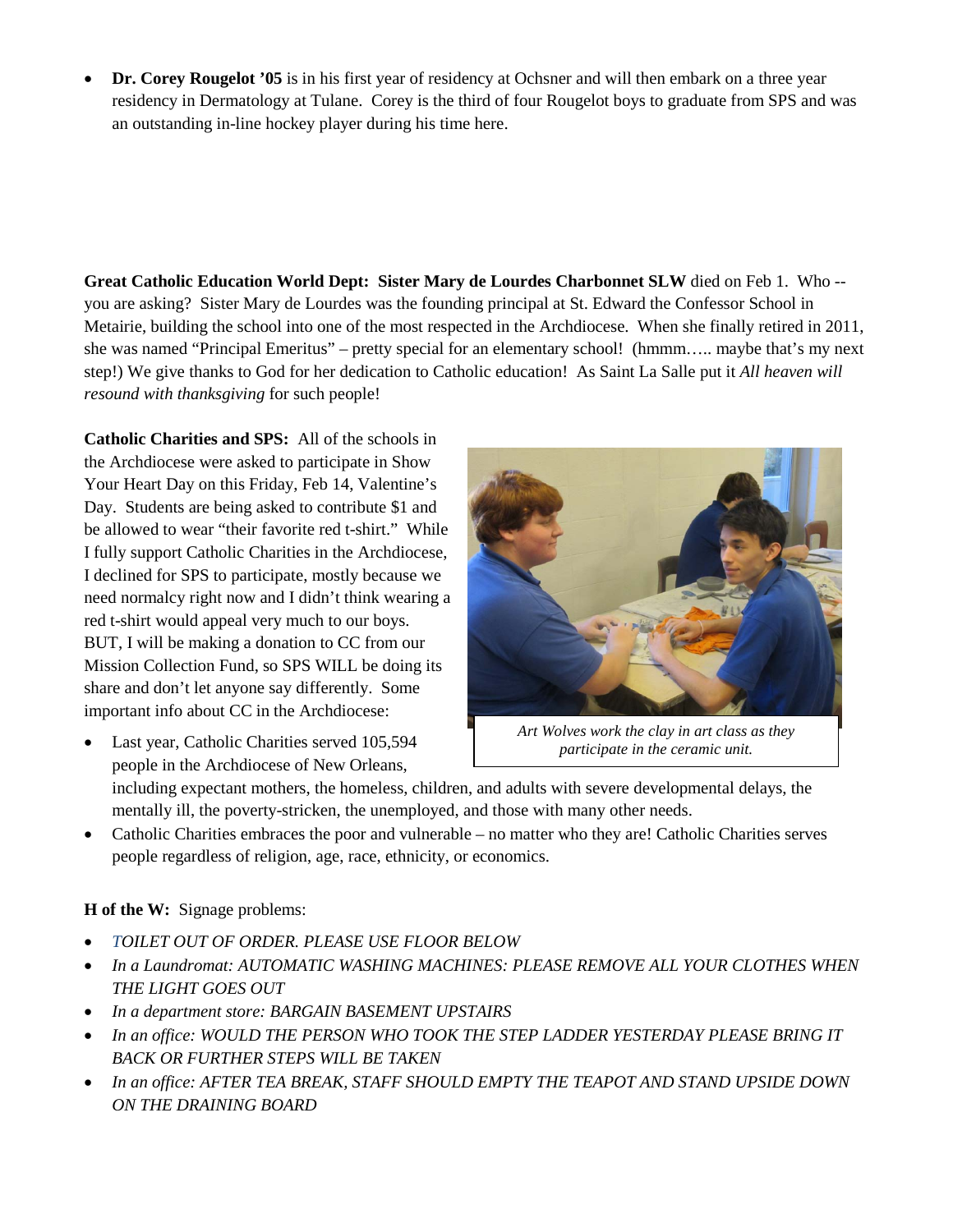• *Outside a secondhand shop: WE EXCHANGE ANYTHING - BICYCLES, WASHING MACHINES, ETC. BRING YOUR WIFE ALONG AND GET A WONDERFUL BARGAIN!* 

**Mary Queen of Peace Youth Rally:** As part of the 25th Anniversary celebrations at MQP, a special Youth Rally, featuring noted youth minister Mike Patin, will be held on Sun, Feb 9 from  $2:30 - 7$  (mass included.) The event is open to all youth on the North Shore and MQP would love to see some St. Paul's students at this event. I encourage our students to attend this afternoon of faith, food, and fun – a winning combination. For more info, contact Stephen Johnson at sjohnson@maryqueenofpeace.org or call (985) 626-6977.

**2014 Children's Hospital "Prom of Champions"** is a magical night of music, dancing, food, games, and friends for local teens with cancer and blood disorders. The hospital is seeking gently used/new gowns and cocktail dresses to provide free of charge to the young lady patients who will be attending. For more information, please visit their website, www.PromOfChampions.org or email: [PromOfChampions@chnola.org](mailto:PromOfChampions@chnola.org)

**2014-15 Registration:** Please note the following:

- **Current 8<sup>th</sup> graders**: registration information was emailed on Jan 23. **Current 8<sup>th</sup> graders planning to return for 2014-15 will have until Feb 05 to re-register. (I extended the date due to last week's crazy**  schedule.) Unregistered spots will be offered to new  $9<sup>th</sup>$  grade applicants during February. I need to know your intentions about next year so I know how many new 9<sup>th</sup> graders we can accept. Contact me if you have any questions or problems.
- **Current 9th – 11th grades**: registration materials will be EMAILED mid-week. Be on the lookout. You will have until Feb 21 to register.
- **Current 12th grade**: You don't need to register for SPS for 2014-15! Rejoice!
- **Registration will involved the payment of the \$300 registration fee.**

**Annual Fund:** Thanks to those who have responded to my request. For clarity, I offer the following:

- Almost **all private schools conduct annual funds**; many are high pressured; ours is not.
- The Annual Fund funds tactical, short term projects, e.g. technology, special programs (e.g. engineering). The Capital Campaign funds large infrastructure projects (the \$4 million La Salle Hall renovation.)
- You may "pledge" your gift and pay later or in installments (monthly, etc.). More and more families are using automatic credit card monthly payments of \$10 or \$20 dollars. WONDERFUL!
- While we are not sending requests to grandparents, every year a number of grandparents do donate to the school. AND WE NEED GRANDPARENT SUPPORT! **If you would like to inform your son's grandparents of the drive, please do so – or provide me with an address and I'll personally appeal. I'll send them a nice "thank you" note, too!** Even a small donation (\$5!) is welcome.
- Gifts of stock are welcome.
- **No gift is too small. I repeat: no gift is too small!** What's important is that everyone participates.
- If you are contributing to the Capital Campaign or financially supporting SPS in some other way, I understand! Thank you for your generosity. Can you send \$10 to the Annual Fund so I can show an increase in participation?
- Please consider helping if you have not already done so and are in a position to do so. Many thanks!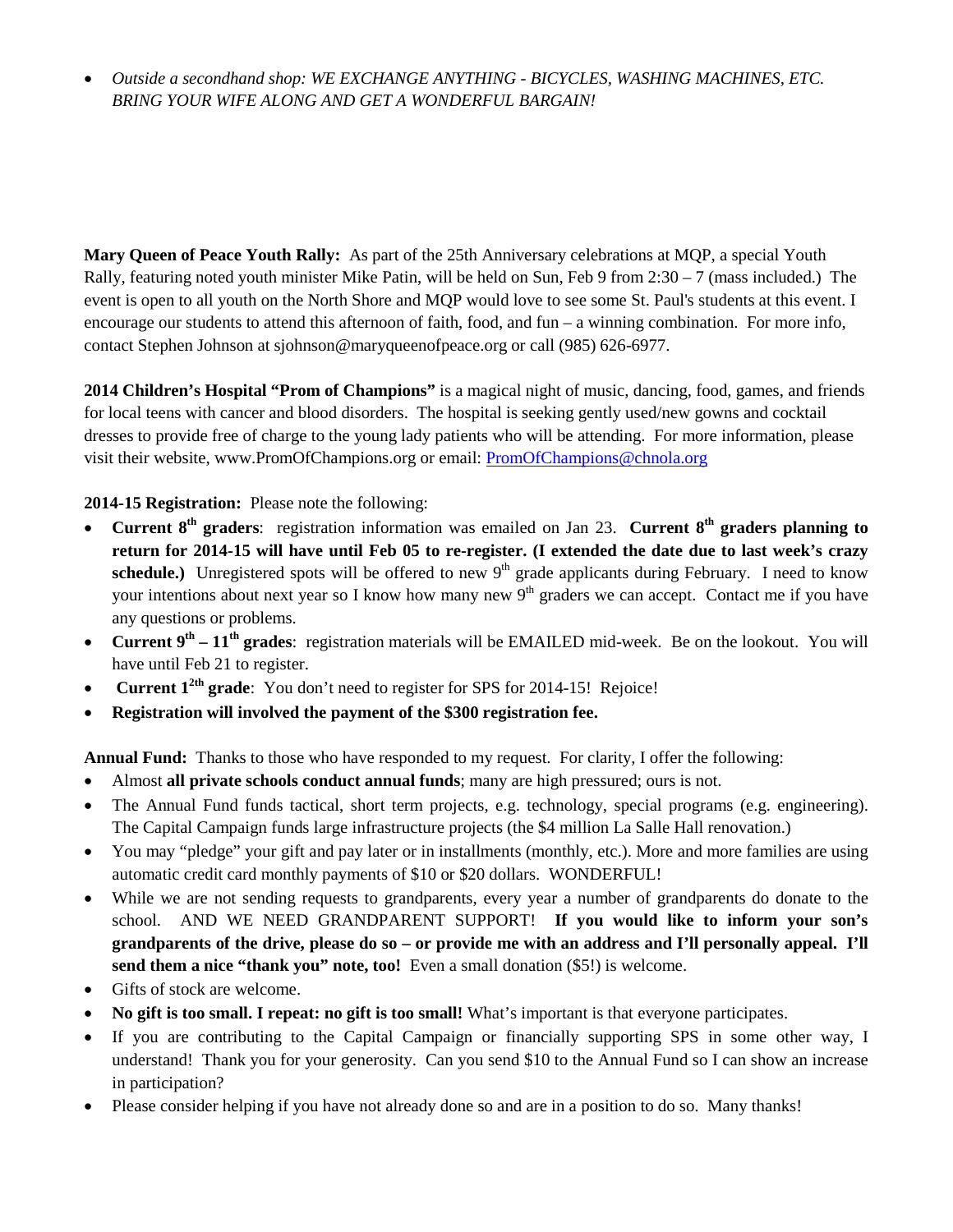## **DRESS UNIFORM DAY ON MONDAY, FEBRUARY 9 for All School Mass!**

**Sweatshirts & Cold Weather:** With the exceptionally cold weather last week, we relaxed our rule and allowed heavy coats and other warm weather gear. Now that things are more seasonal, we return to policy: **ONLY SPS cold weather wear is accepted. If this presents a problem, please contact me.** We have some pre-owned sweatshirts in good condition which I'll be happy to distribute. Nothing will be done to embarrass your son.

**Saint Peter Parish Father-Son Human Sexuality Program** for fathers and their 11-14 year old sons will be held Sunday, February 16, 2014, from 5-8 PM in St. Mary's Hall, St. Peter Church, Covington. Fathers and sons are invited to grow together in God's special gift of human fertility and the wonder of growing up and becoming a man. Topics include: the changes in a young man's body as it prepares for fatherhood; the functions of the male and female reproductive systems; the sacredness of human life; appreciation and reverence for our sexuality and the virtue of chastity; and a confidential question and answer segment. The program is based on the teachings of Pope John Paul II's "Theology of the Body". The program provides an atmosphere of love and learning to discuss the important topic of growing up and establishes a foundation for continued communication between parent and child. Presenters include peers, health care professionals and fathers. For more information, please contact Melody Baroussa, St. Peter Office of Marriage and Family Life, 985.892.9353 or email mfl@stpeterparish.com. The cost of the program is \$25. We also have registration forms in our campus ministry office.

**Future Lawyers Opportunity: The** Louisiana Bar Association High School Summer Legal Internship Program is now accepting applications for this great June 09-27 program. This program is available to incoming high school juniors, seniors and recent graduates who are interested in the legal profession. Students will participate in a one week legal institute, during which they will attend an abridged law school session and a two week internship consisting of shadowing at area law offices and courts. The students will also participate in field trips. Students who complete the program will receive a \$250 stipend. Interested students should see Mr. Logarbo for information or check out the LBA website at [www.lsba.org/goto/suitup.](http://www.lsba.org/goto/suitup)

**Paper Wolf Update:** Please encourage your son to read The Paper Wolf on line [\(www.thepaperwolf.com\)](http://www.thepaperwolf.com/) and read it yourself. Compliment the staff. I know I don't read it often enough. Subscribe. Support the future.

#### **A Look Ahead**

February 17 – ROTC Inspection February 18 – President/Principal's Assembly February 27 – End of Third Quarter February 28 – Faculty Retreat March 10 – St. Joseph Altar (all periods meet) March 11 – President/Principal's Assembly – Guest Speaker for all juniors during Period F March 13 – Juniors to WWII Museum - Celebrity Waiters Dinner in evening March 14 – 9:30 Late Start (Periods DEF meet)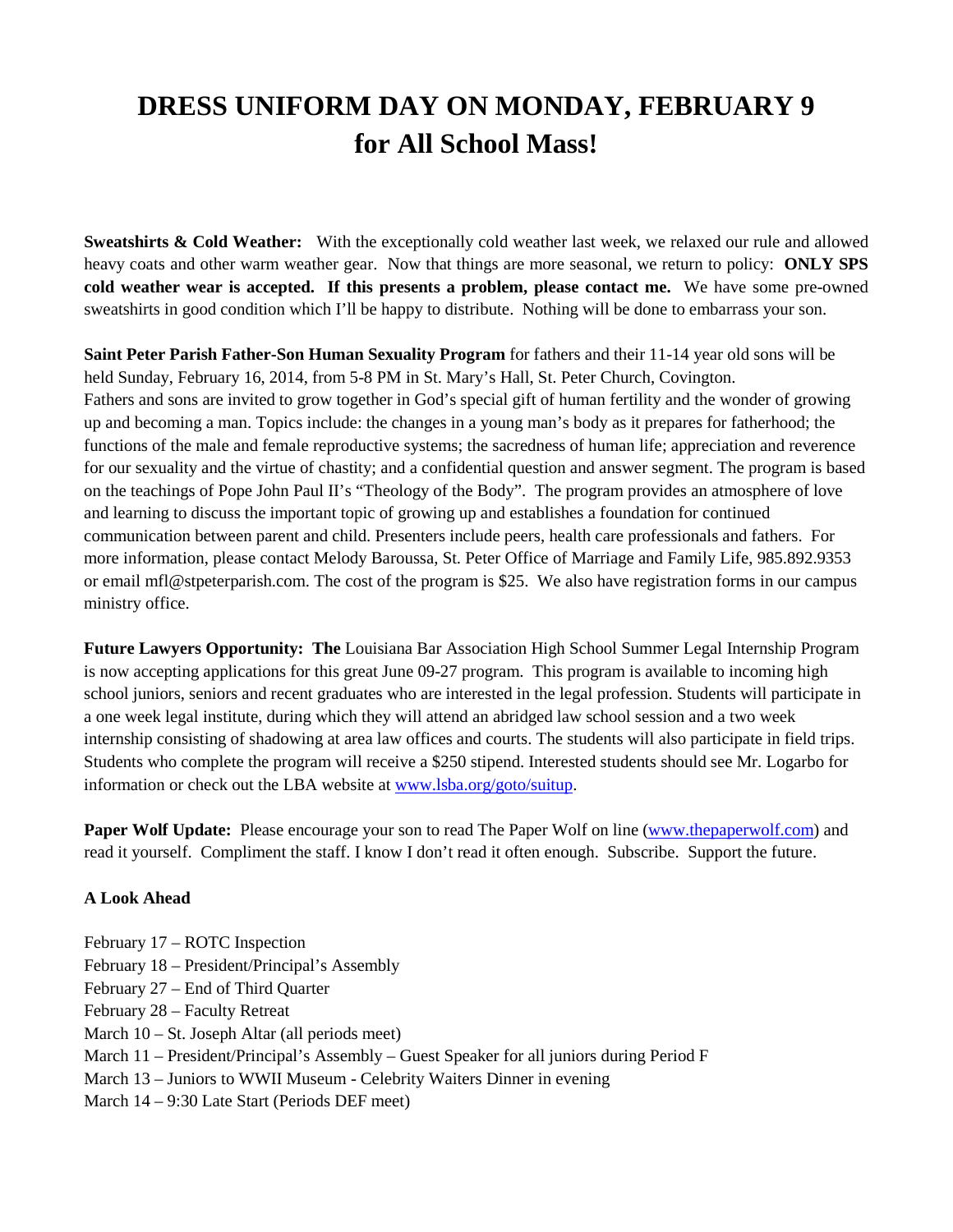March 17 – Pack Time March  $18 - ACT$  testing on campus for all juniors/ Explore of all  $9<sup>th</sup> Graders$ March 19 – Mass – Feast of St. Joseph March 25 – President/Principal's Assembly March 31-Arpil 4 –Founder's Week March 31 – Sophomore Service Day April 7-11 – Leadership Week April 7 – Mass in honor of Saint John Baptist De La Salle' Feast Day April 8 – President/Principal's Assembly

# **DRESS UNIFORM DAY ON MONDAY, FEBRUARY 9 for All School Mass!**

Whew! I really tested your endurance and patience this week! Sorry I got so long-winded!

And even though it's 2014, I will still close with a paraphrase from one of my favorite NPR radio shows (which I'm listening to now as I write and LOLing): well, it's happened again – you've squandered perfectly good time reading my ramblings!

Again, please let me know if there's an issue you would like me to address in my newsletters or a question you think applies to others.

Know of my prayer for you and your family, especially as we march forward through 2014! Again, thanks for being part of the 2013-14 edition of Saint Paul's!

Brother Ray Bulliard, FSC Who Enjoyed Celebrating the  $202<sup>nd</sup>$  Birthday of Charles Dickens last Friday as the  $17<sup>th</sup>$  Christian Brother President/Principal of Saint Paul's School



**an inclusive community, show respect for all, have concern for the poor & social justice, and demonstrate faith in God's presence – and try to do so extraordinarily well!**

# **DRESS UNIFORM DAY ON MONDAY, FEBRUARY 9 for All School Mass!**

**Have a very Lasallian week as we attempt to provide quality education, build**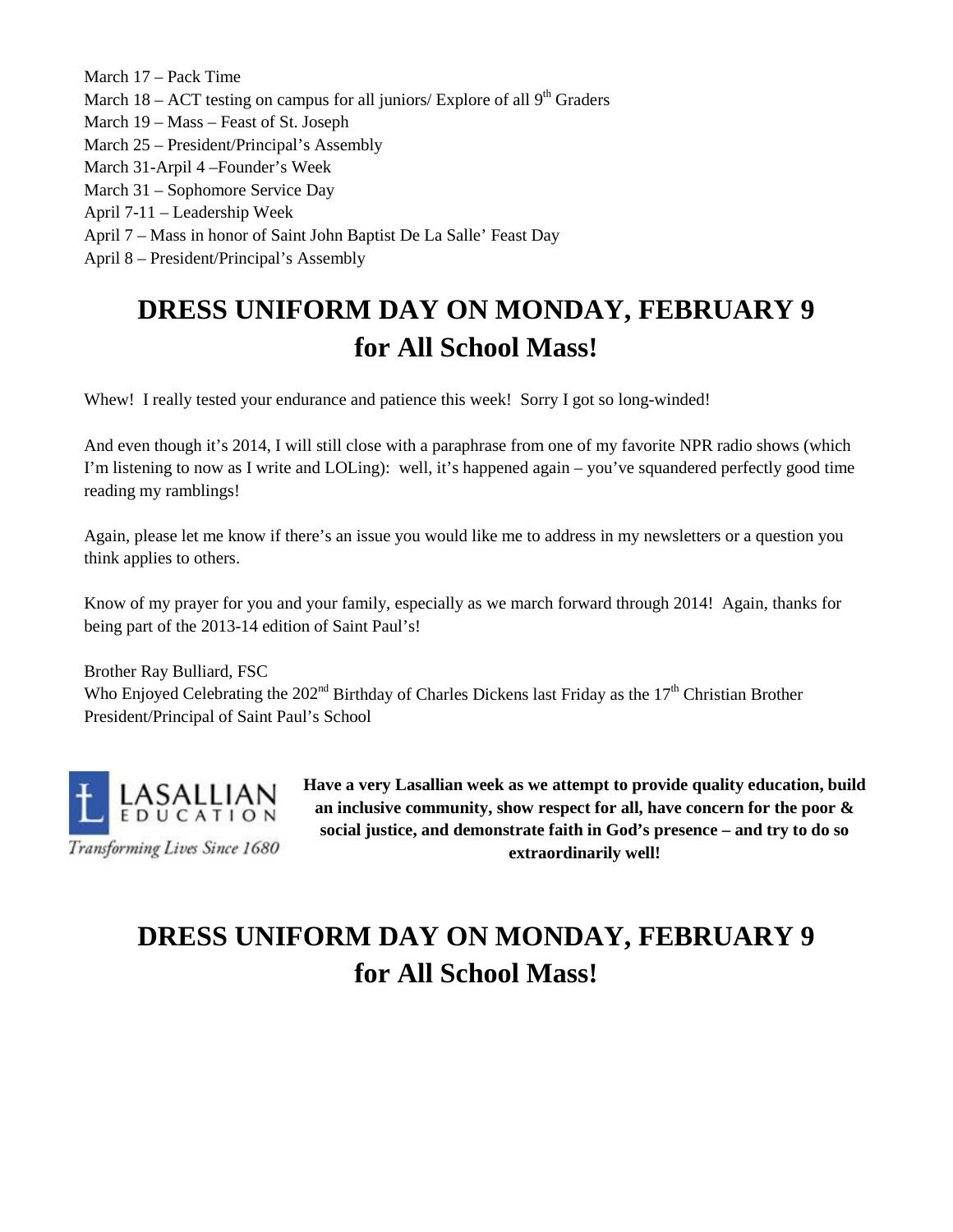### **Saint Paul's School 2014-15 School Year Calendar for Saint Paul's School**

### **This NEXT Year's Calendar, not this year's! It's for those of you who plan early – unlike me!**

| Mon, Aug 04            | New Teacher Meeting                                                |
|------------------------|--------------------------------------------------------------------|
| Tue - Wed, Aug 05 & 06 | <b>All Faculty Meetings</b>                                        |
| Thu, Aug 07            | School Opens with full day of instruction                          |
| Mon, Aug 18            | New Parent Reception and Information Meeting (6:30)                |
| Thu, Aug 21            | Senior March through the Arch, Breakfast, Unity Day, Ring Ceremony |
| Fri, Aug 22            | Senior Ring Holiday                                                |
| Mon, Sep 01            | Labor Day Holiday                                                  |
| Mon, Sept 08           | Parent - Teacher Mini Schedule Night (6:30)                        |
| Fri, Oct 10            | End of First Quarter; 11:00 am dismissal                           |
| Fri., Oct 10           | Grandparents' Day begins at 11:30                                  |
| Mon-Fri, Nov 24-28     | <b>Thanksgiving Holidays</b>                                       |
| Mon, Dec 01            | Classes resume from Holiday                                        |
| Mon, Dec 01            | Parent-Teacher Conferences 5-7                                     |
| Tue - Fri, Dec 16-19   | <b>Semester Exams</b>                                              |
| Fri, Dec 19            | Christmas Holidays begin at 11:00 following exams                  |
|                        |                                                                    |
|                        |                                                                    |
| Mon, Jan 05            | Classes resume & Second Semester begins                            |
| Wed-Fri, Jan 07-09     | <b>Senior Retreat</b>                                              |
| Mon, Jan 19            | Martin Luther King Holiday                                         |
| Mon, Feb 02            | Parent-Teacher Conferences 6-8 pm                                  |
| Fri, Feb 13            | Teacher Retreat Day (no classes)                                   |
| Mon-Fri, Feb 16-20     | Mardi Gras/ Beginning of Lent Holidays                             |
| Mon, Feb 23            | Classes resume                                                     |
| Fri, Mar 13            | End of Third Quarter                                               |
| Fri – Fri, Apr 03-10   | <b>Easter Holidays</b>                                             |
| Mon, Apr 13            | <b>Classes resume from Easter Holidays</b>                         |
| Sat, May 02            | Junior - Senior Prom                                               |
| Wed-Fri, May 06-08     | <b>Senior Final Exams</b>                                          |
| Mon, May 18            | 8 <sup>th</sup> grade promotion ceremony                           |
| Tue - Fri, May 19-22   | 9, 10 $&$ 11th Final Exams                                         |
| Mon, May 26            | <b>Memorial Day</b>                                                |
| Tue, May 27            | <b>Faculty Records Day</b>                                         |

In case of emergency closings, student make-up days will be taken from scheduled holidays.